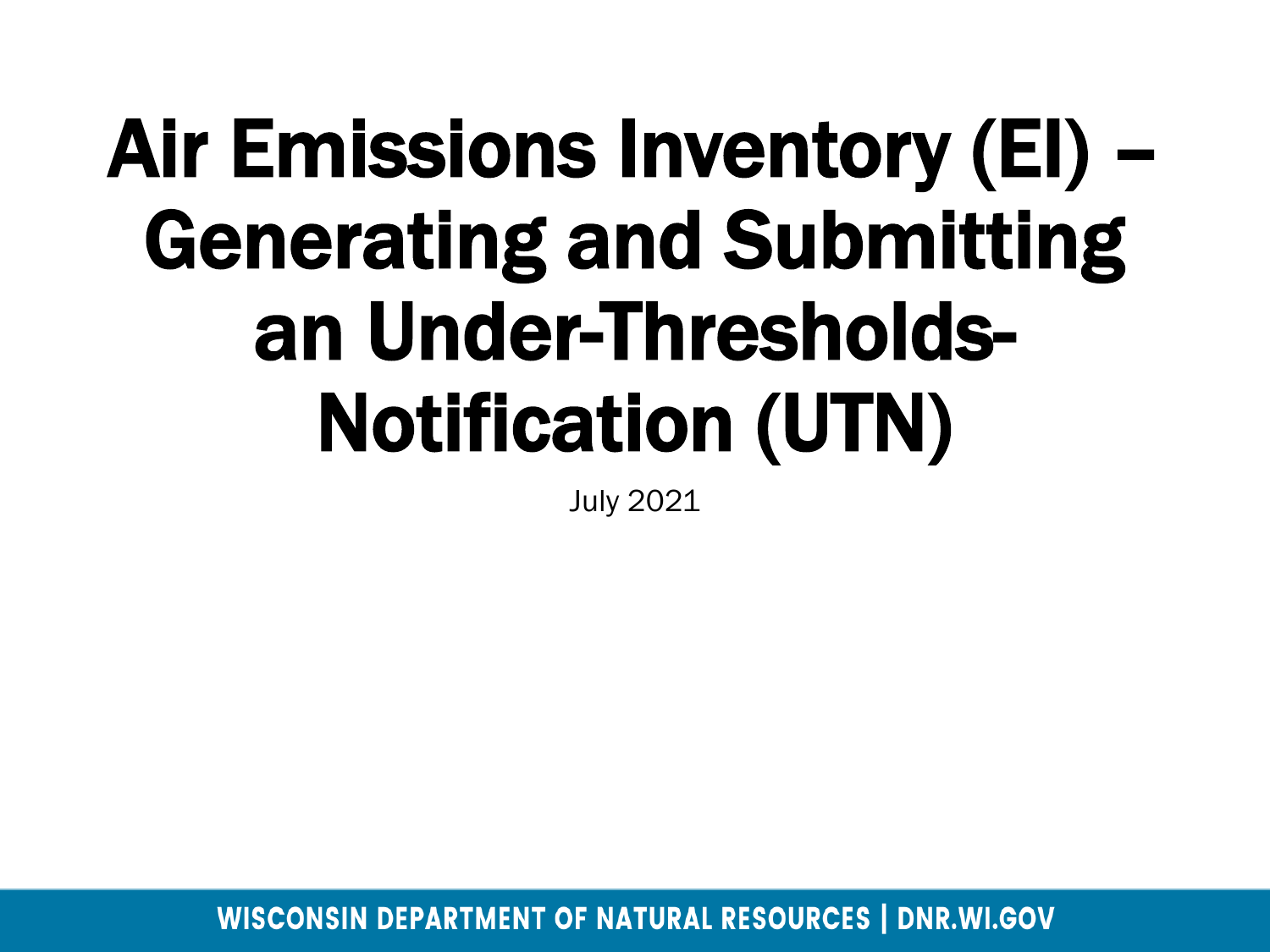# **Under-Thresholds-Notifications**

- 1. An Under-Thresholds-Notification (UTN) can be submitted in lieu of an EI and certification.
- 2. UTNs are due on March 1.
- 3. Before creating an UTN, determine whether the [facility is above any of the reporting levels in Chapter](https://docs.legis.wisconsin.gov/code/admin_code/nr/400/438)  NR 438 of the Wisconsin Administrative Code.
- 4. The Air Reporting System's (ARS) emissions calculator can be used to determine if the facility is above or below reporting levels.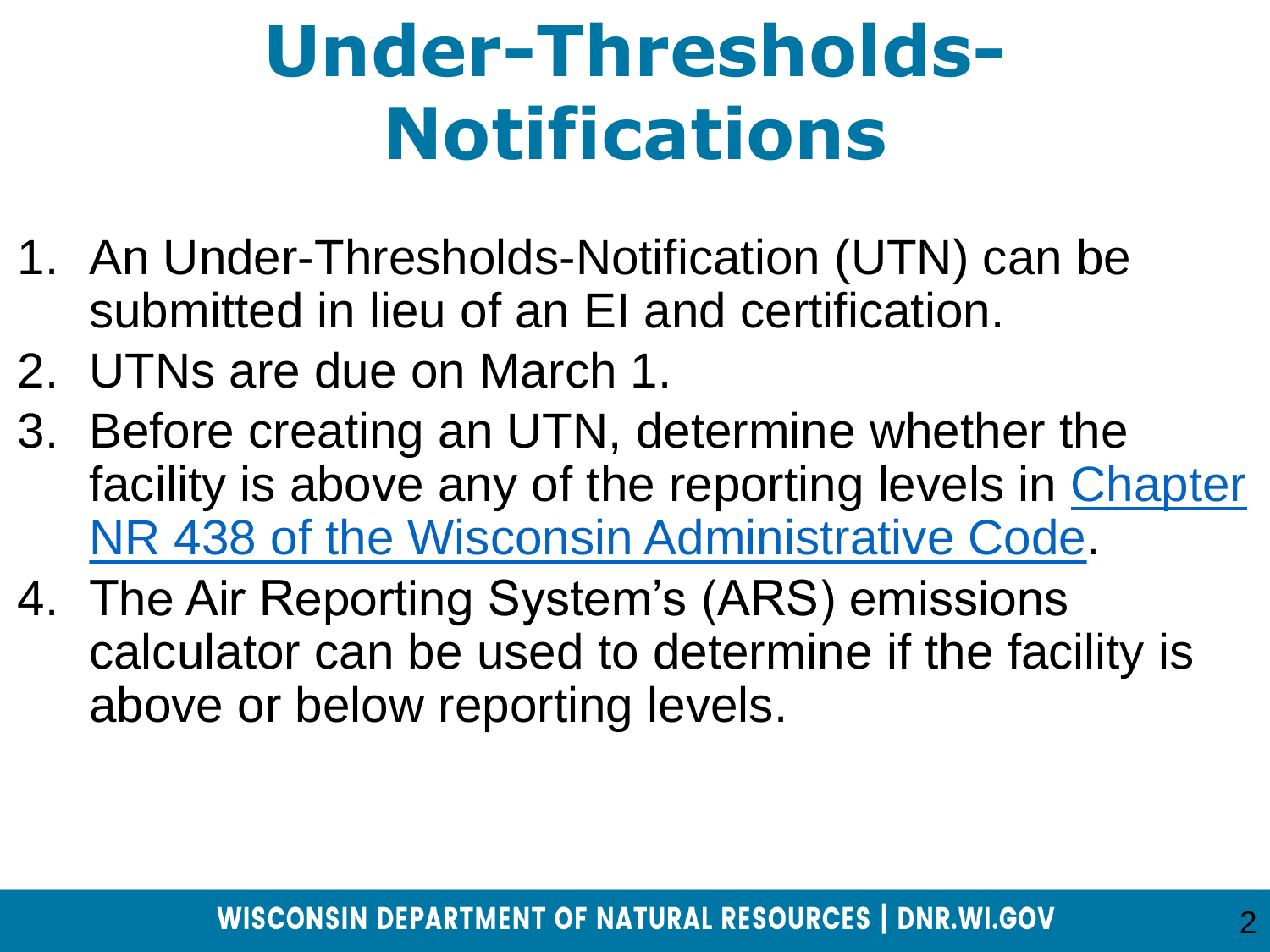## **Air Reporting System (ARS) access**

- •UTNs are prepared and submitted with the webbased ARS program opened using the DNR Switchboard.
- •To access the DNR Switchboard, a Wisconsin Web Access Management System (WAMS) ID is required. If you already have a WAMS ID and ARS access, skip to [slide 7](#page-6-0).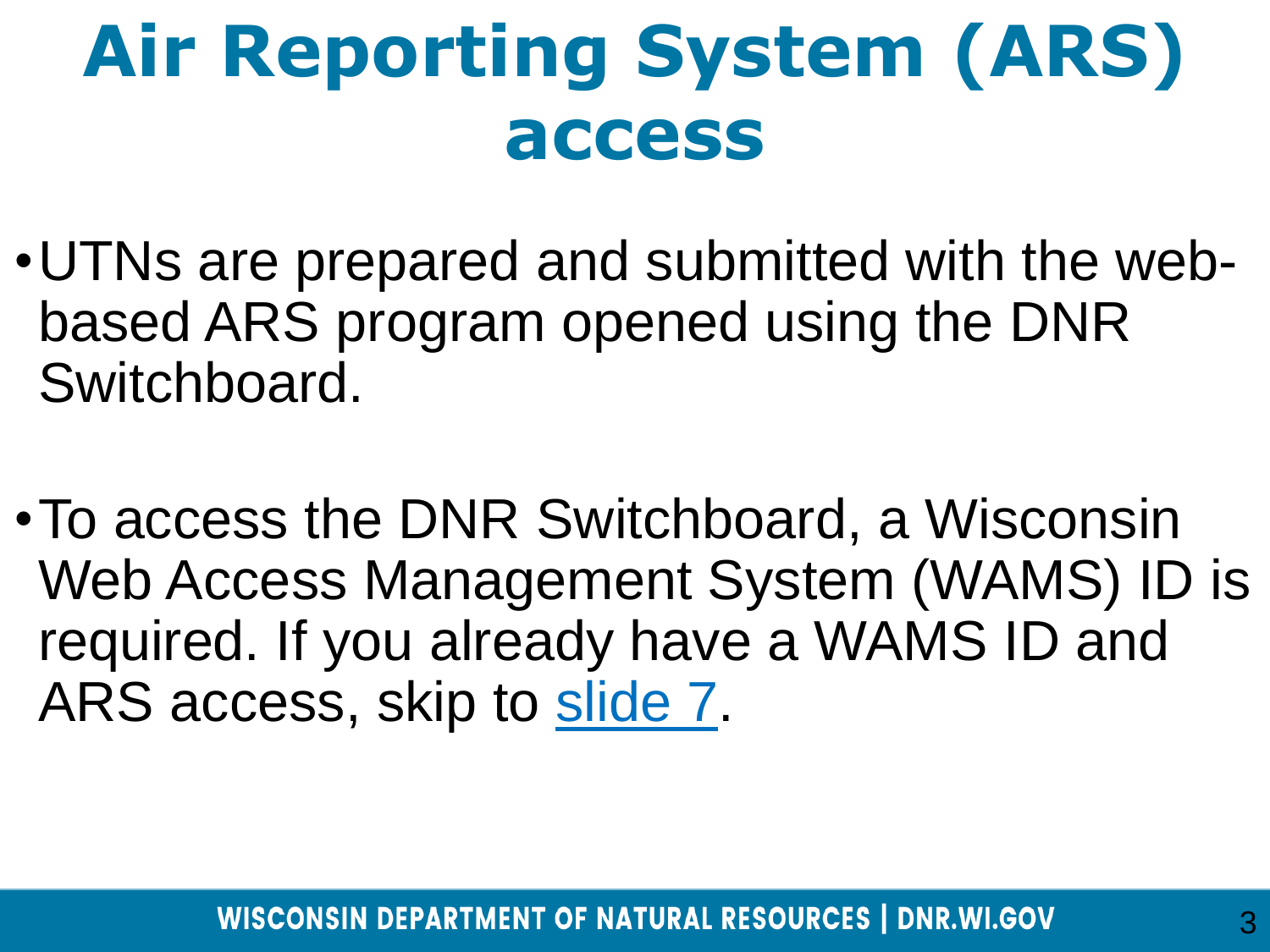### 1. To get a WAMS ID, click CREATE USER ID on the DNR Switchboard.



#### **NEED ASSISTANCE?**

Answer a few questions and get routed quickly and efficiently to the correct source of help.

**READ MORE** 





#### **LOG IN**

**READ MORE** 

If you already have a Wisconsin User ID, log in now. You can request access to systems/reports once you are logged in.



#### **CREATE USER ID**

If you do not already have a Wisconsin User ID, create one now. You will need an ID in order to use the Switchboard.



#### **INSTRUCTIONS, FAQ AND TROUBLESHOOTING**

Information to help you use the DNR Switchboard and manage your account.

**READ MORE** 

**READ MORE** 

 $(\rightarrow)$ 

 $(\rightarrow)$ 

 $(\rightarrow)$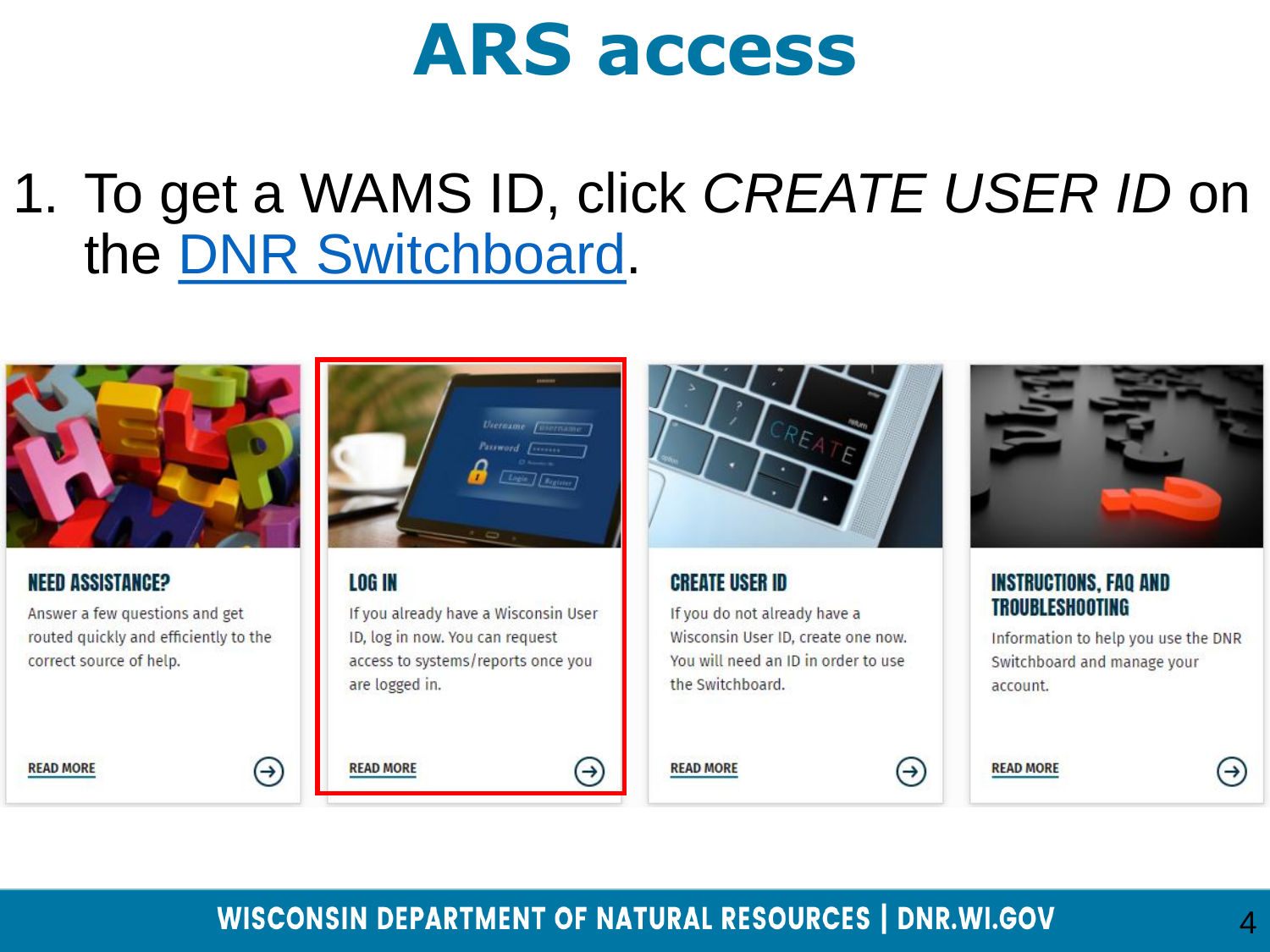2. After a WAMS ID is set-up, apply for an air emissions inventory (EI) submittal role at a facility by clicking LOG IN on the DNR Switchboard.

> Vietname fusername Password [ ....... ]  $\begin{tabular}{|c|c|} \hline \rule{0.3cm}{.4cm} \rule{0.3cm}{.4cm} \rule{0.3cm}{.4cm} \rule{0.3cm}{.4cm} \rule{0.3cm}{.4cm} \rule{0.3cm}{.4cm} \rule{0.3cm}{.4cm} \rule{0.3cm}{.4cm} \rule{0.3cm}{.4cm} \rule{0.3cm}{.4cm} \rule{0.3cm}{.4cm} \rule{0.3cm}{.4cm} \rule{0.3cm}{.4cm} \rule{0.3cm}{.4cm} \rule{0.3cm}{.4cm} \rule{0.3cm}{.4cm} \rule{0.3cm}{.4cm} \$



#### **NEED ASSISTANCE?**

Answer a few questions and get routed quickly and efficiently to the correct source of help.

**READ MORE** 



 $(\rightarrow)$ 

#### **LOG IN**

**READ MORE** 

If you already have a Wisconsin User ID, log in now. You can request access to systems/reports once you are logged in.



#### **CREATE USER ID**

If you do not already have a Wisconsin User ID, create one now. You will need an ID in order to use the Switchboard.



#### **INSTRUCTIONS, FAO AND TROUBLESHOOTING**

Information to help you use the DNR Switchboard and manage your account.

**READ MORE** 

**READ MORE** 

 $(\rightarrow)$ 

 $\rightarrow$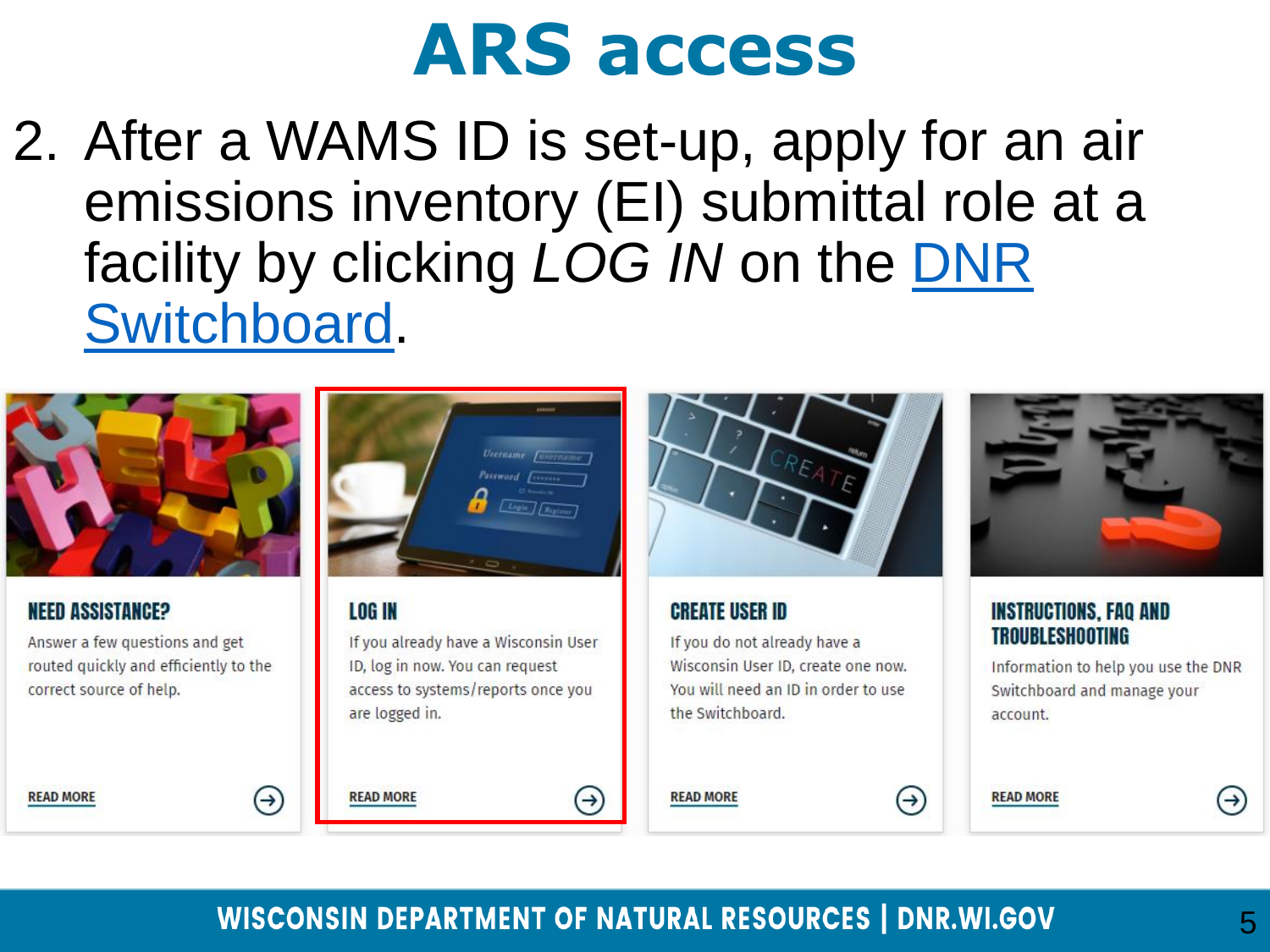3. After a WAMS ID and EI submittal role have been created, login into the DNR Switchboard by clicking LOG IN.



**NEED ASSISTANCE?** 

Answer a few questions and get routed quickly and efficiently to the correct source of help.

**READ MORE** 



 $\Theta$ 

**LOG IN** 

**READ MORE** 

If you already have a Wisconsin User ID, log in now. You can request access to systems/reports once you are logged in.

Vietname [Giername] Password [ ....... ]  $\begin{tabular}{|c|c|} \hline \rule{0.3cm}{.4cm} \rule{0.3cm}{.4cm} \rule{0.3cm}{.4cm} \rule{0.3cm}{.4cm} \rule{0.3cm}{.4cm} \rule{0.3cm}{.4cm} \rule{0.3cm}{.4cm} \rule{0.3cm}{.4cm} \rule{0.3cm}{.4cm} \rule{0.3cm}{.4cm} \rule{0.3cm}{.4cm} \rule{0.3cm}{.4cm} \rule{0.3cm}{.4cm} \rule{0.3cm}{.4cm} \rule{0.3cm}{.4cm} \rule{0.3cm}{.4cm} \rule{0.3cm}{.4cm} \$ 



#### **CREATE USER ID**

If you do not already have a Wisconsin User ID, create one now. You will need an ID in order to use the Switchboard.



#### **INSTRUCTIONS, FAQ AND TROUBLESHOOTING**

Information to help you use the DNR Switchboard and manage your account.

**READ MORE** 

**READ MORE** 

 $\leftrightarrow$ 

6

**WISCONSIN DEPARTMENT OF NATURAL RESOURCES | DNR.WI.GOV** 

 $\rightarrow$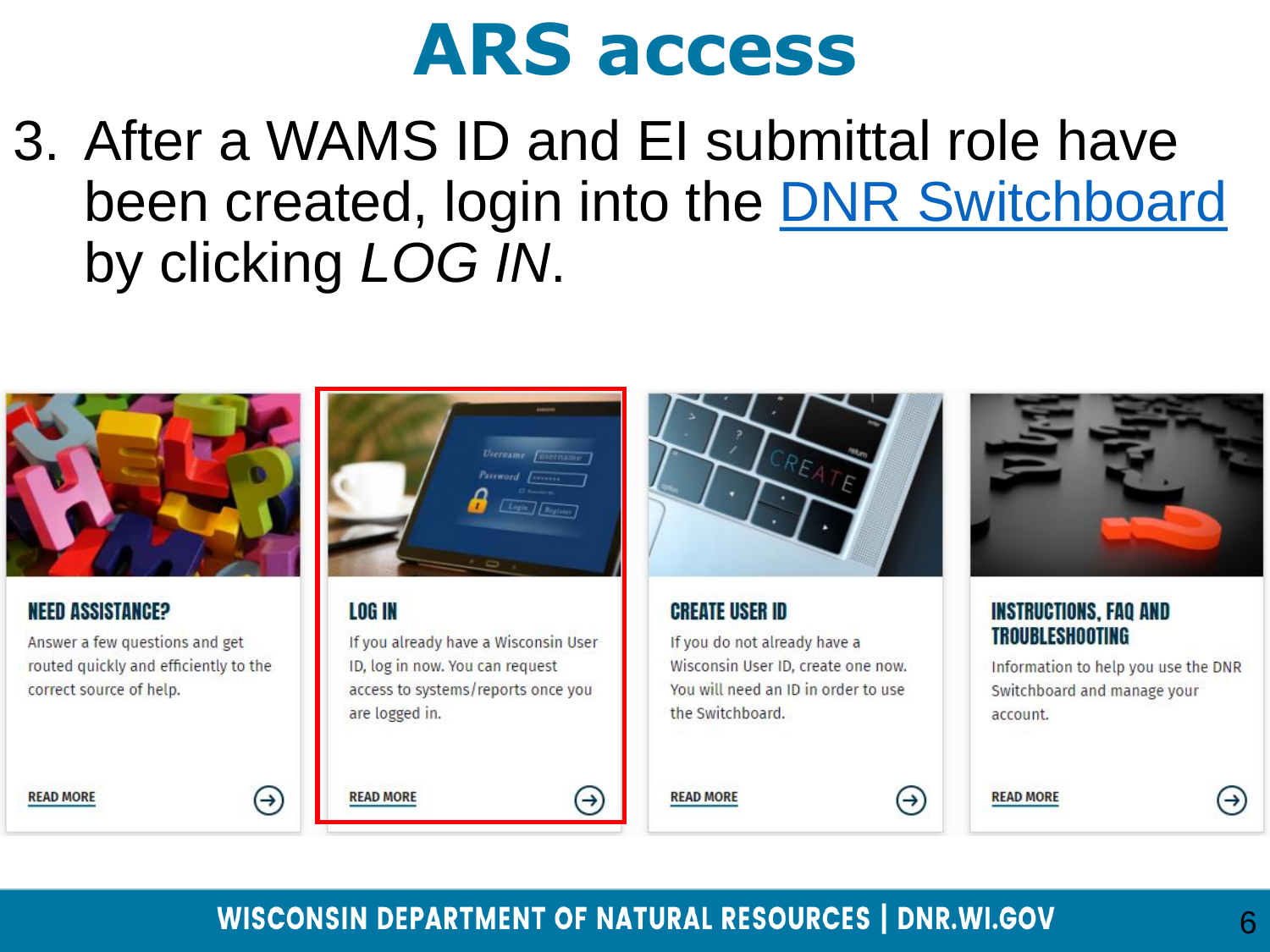- <span id="page-6-0"></span>4. Select *My Facilities & Roles*.
- 5. Click on the Site Name of the desired facility.

| WISCONSIN<br>DEPARTMENT OF<br><b>NATURAL RESOURCES</b> | <b>Switchboard</b>       | Home | <b>My Facilities &amp; Roles</b> | <b>Request Access</b> | Profile | Logout          |
|--------------------------------------------------------|--------------------------|------|----------------------------------|-----------------------|---------|-----------------|
|                                                        |                          |      |                                  |                       |         |                 |
| <b>Approved Facilities</b>                             |                          |      |                                  |                       |         |                 |
| <b>Site Name</b>                                       | <b>Location Address</b>  |      | <b>FID</b>                       | <b>Identifiers</b>    |         | <b>Roles</b>    |
| Ars Training #12                                       | 105 Fake St, Madison, WI |      | 999999907                        |                       |         | $\lfloor$ 1     |
| #5<br>Ars Training #11                                 | 104 Fake St, Madison, WI |      | 999999906                        |                       |         | $\vert$ 1       |
| Ars Training #10                                       | 103 Fake St, Madison, WI |      | 999999905                        |                       |         | $\vert$ 1       |
| Ars Training #9                                        | 102 Fake St, Madison, WI |      | 999999904                        |                       |         | $\vert 1 \vert$ |
| Ars Training #8                                        | 101 Fake St, Madison, WI |      | 999999903                        |                       |         | $\vert 1 \vert$ |
|                                                        |                          |      |                                  |                       |         |                 |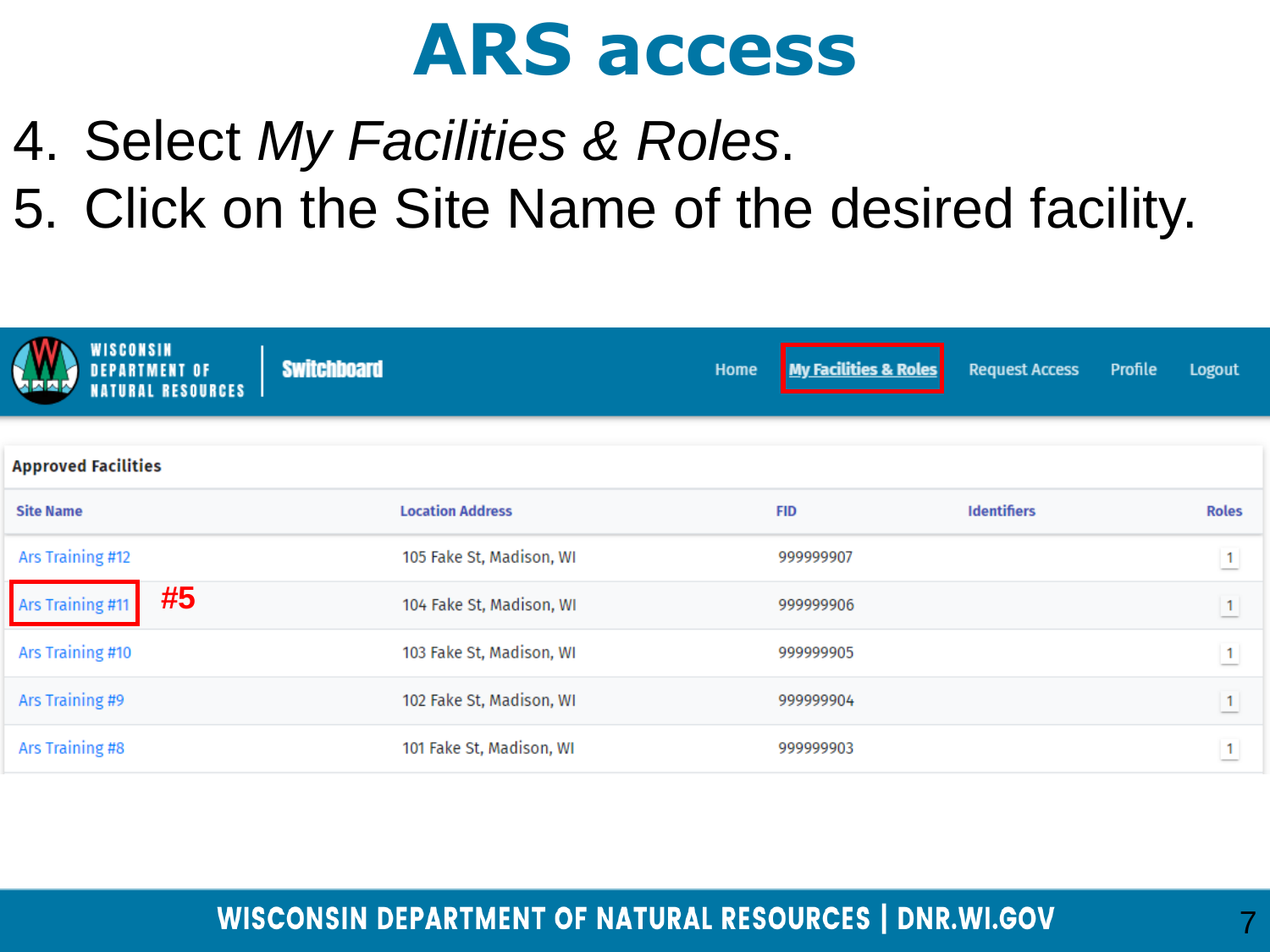### 6. Click *Annual Air Emission Inventory* to open ARS.

| <b>WISCONSIN</b><br>DEPARTMENT OF<br>Natural resources | <b>Switchboard</b> | Home                                                                                                                                                                                                                           | <b>My Facilities &amp; Roles</b> | <b>Request Access</b>                                                    | Profile        | Logout |
|--------------------------------------------------------|--------------------|--------------------------------------------------------------------------------------------------------------------------------------------------------------------------------------------------------------------------------|----------------------------------|--------------------------------------------------------------------------|----------------|--------|
|                                                        |                    |                                                                                                                                                                                                                                |                                  |                                                                          |                |        |
| <b>ARS TRAINING #11</b>                                |                    |                                                                                                                                                                                                                                |                                  |                                                                          | FID# 999999906 |        |
| Address: 104 Fake St, Madison, WI Identifiers: N/A     |                    |                                                                                                                                                                                                                                |                                  |                                                                          |                |        |
| <b>Role</b>                                            | <b>Description</b> |                                                                                                                                                                                                                                | <b>Actions</b>                   |                                                                          |                |        |
| Air Emission Inventory Submittal                       |                    | This allows a company to report to report their annual air<br>emission information online using the Air Reporting System<br>(ARS). You need to work for a company needing to report<br>reporting emissions to get this access. |                                  | View Facility Air Data (and Upload) C<br>Annual Air Emission Inventory & |                |        |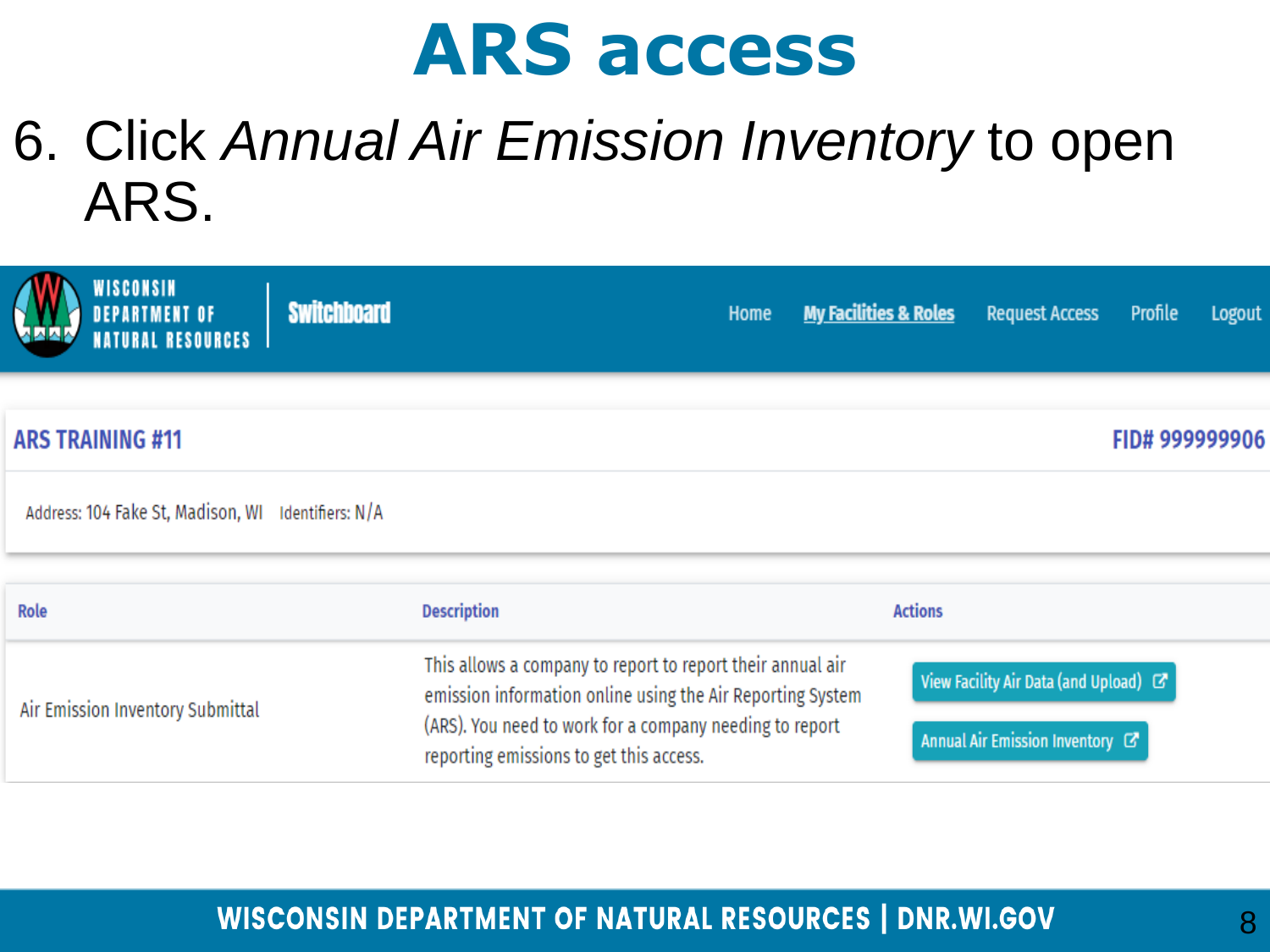# **Review of facility information**

- 1. Click *Update Facility Info*.
- 2. Review and if needed, correct the employment and area data.
- 3. Complete the EMS questionnaire.

|    | FID: 555555550                                                                                                                                                                                                                       | <b>Air Emissions Reporting</b>                                                                                                                                                                                        |                                                          |    |  |  |
|----|--------------------------------------------------------------------------------------------------------------------------------------------------------------------------------------------------------------------------------------|-----------------------------------------------------------------------------------------------------------------------------------------------------------------------------------------------------------------------|----------------------------------------------------------|----|--|--|
|    |                                                                                                                                                                                                                                      | icility - 555555550 : AIR Test FACILITY #1 DNR Contact : Steven Bogost, (608) 264-8843 Steven.Bogost@wisconsin.gov                                                                                                    |                                                          |    |  |  |
|    | <b>Annual Reporting Home</b>                                                                                                                                                                                                         | <b>Facility Form</b>                                                                                                                                                                                                  |                                                          |    |  |  |
| #1 | <b>Update Facility Info</b>                                                                                                                                                                                                          | <b>Number of Employees &amp; Facility Area</b>                                                                                                                                                                        |                                                          |    |  |  |
|    | <b>Update Contacts</b><br><b>Update Device/Process</b>                                                                                                                                                                               | Number of Employees: 6<br>Area: 400                                                                                                                                                                                   | $\circ$ FT2<br>◎ ACRE                                    | #2 |  |  |
|    |                                                                                                                                                                                                                                      | You may enter AREA in Agre, but screen will always display FT2. Supply area for stationary sources from fence line to fence line or, for portables, the amount of<br>area the equipment uses when generating product. |                                                          |    |  |  |
|    | <b>Final Check/Submit Data</b><br>Emissions & Billing, QA,<br><b>Summary Reports,</b><br><b>Certification and</b><br><b>Under-Thresholds-Notification</b><br>(UTN)<br><b>Video Tutorials</b><br>(Page will open in a new window/tab) | <b>EMS Questionnaire</b>                                                                                                                                                                                              |                                                          |    |  |  |
|    |                                                                                                                                                                                                                                      | Do you have a form al environmental management system (EMS)?                                                                                                                                                          | $\bigcirc$ Yes<br>$\circledcirc$ No                      |    |  |  |
|    |                                                                                                                                                                                                                                      | Is your environmental management system (EMS) reviewed and certified by an<br>independent third party?                                                                                                                | $\bigcirc$ Yes<br>$\circledcirc$ No<br><b>Don't Knoy</b> | #3 |  |  |
|    | Green Indicates Complete<br>Red Indicates Incomplete                                                                                                                                                                                 | Are you a small business? (A small business is generally any business that employs less<br>than 100 people and has annual receipts not in excess of \$750,000.)                                                       | $\bigcirc$ Yes<br>$\circledcirc$ No<br><b>Don't Know</b> |    |  |  |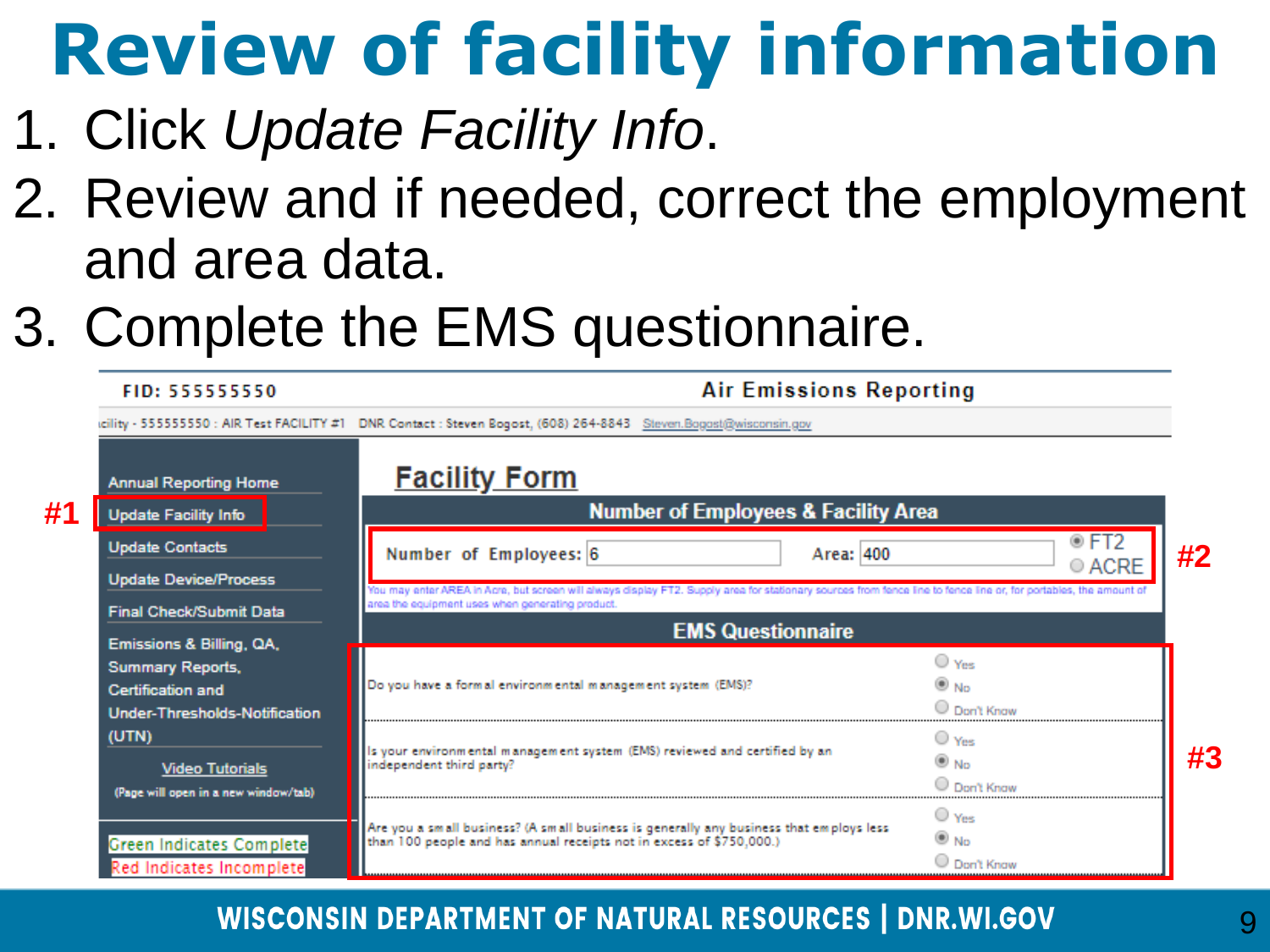## **Review of facility information**

4. Review SIC and NAICS information and send revisions to:

[DNRAMEmissionsInventory@wisconsin.gov](mailto:DNRAMEmissionsInventory@wisconsin.gov)

| <b>Annual Reporting Home</b>                                                                | <b>Facility Form</b>                                                                                                                                              |                                                     |  |
|---------------------------------------------------------------------------------------------|-------------------------------------------------------------------------------------------------------------------------------------------------------------------|-----------------------------------------------------|--|
| <b>Update Facility Info</b>                                                                 | <b>Number of Employees &amp; Facility Area</b>                                                                                                                    |                                                     |  |
| <b>Update Contacts</b>                                                                      | Number of Employees: 2<br>Area: 500                                                                                                                               | $\circ$ FT2<br>◎ ACRE                               |  |
| <b>Update Device/Process</b>                                                                | You may enter AREA in Agre, but screen will always display FT2. Supply area for stationary sources from fence line to fence line or, for portables, the amount of |                                                     |  |
| <b>Final Check/Submit Data</b>                                                              | area the equipment uses when generating product.                                                                                                                  |                                                     |  |
| Emissions & Billing, QA,                                                                    | <b>EMS Questionnaire</b>                                                                                                                                          |                                                     |  |
| <b>Summary Reports,</b><br><b>Certification and</b><br><b>Under-Thresholds-Notification</b> | Do you have a formal environmental management system (EMS)?                                                                                                       | $\circledcirc$ Yes<br>$\bigcirc$ No<br>O Don't Know |  |
| (UTN)<br><b>Video Tutorials</b>                                                             | Is your environmental management system (EMS) reviewed and certified by an<br>independent third party?                                                            | $\circledcirc$ Yes<br>$\bigcirc$ No<br>O Don't Knov |  |
| (Page will open in a new window/tab)<br><b>Green Indicates Complete</b>                     | Are you a small business? (A small business is generally any business that employs less<br>than 100 people and has annual receipts not in excess of \$750,000.)   | $\circledcirc$ Yes<br>$\bigcirc$ No                 |  |
| Red Indicates Incomplete<br><b>STK</b><br><b>EMIS</b><br><b>CTRL</b>                        | <b>SIC and NAICS Codes</b>                                                                                                                                        |                                                     |  |
| C01-01<br>$s01-01$<br>$bb-01$                                                               | SIC and NAICS data is read-only. If you would like to see changes made, please email                                                                              |                                                     |  |
| $bb-02$                                                                                     | <b>SIC</b>                                                                                                                                                        | <b>NAICS</b>                                        |  |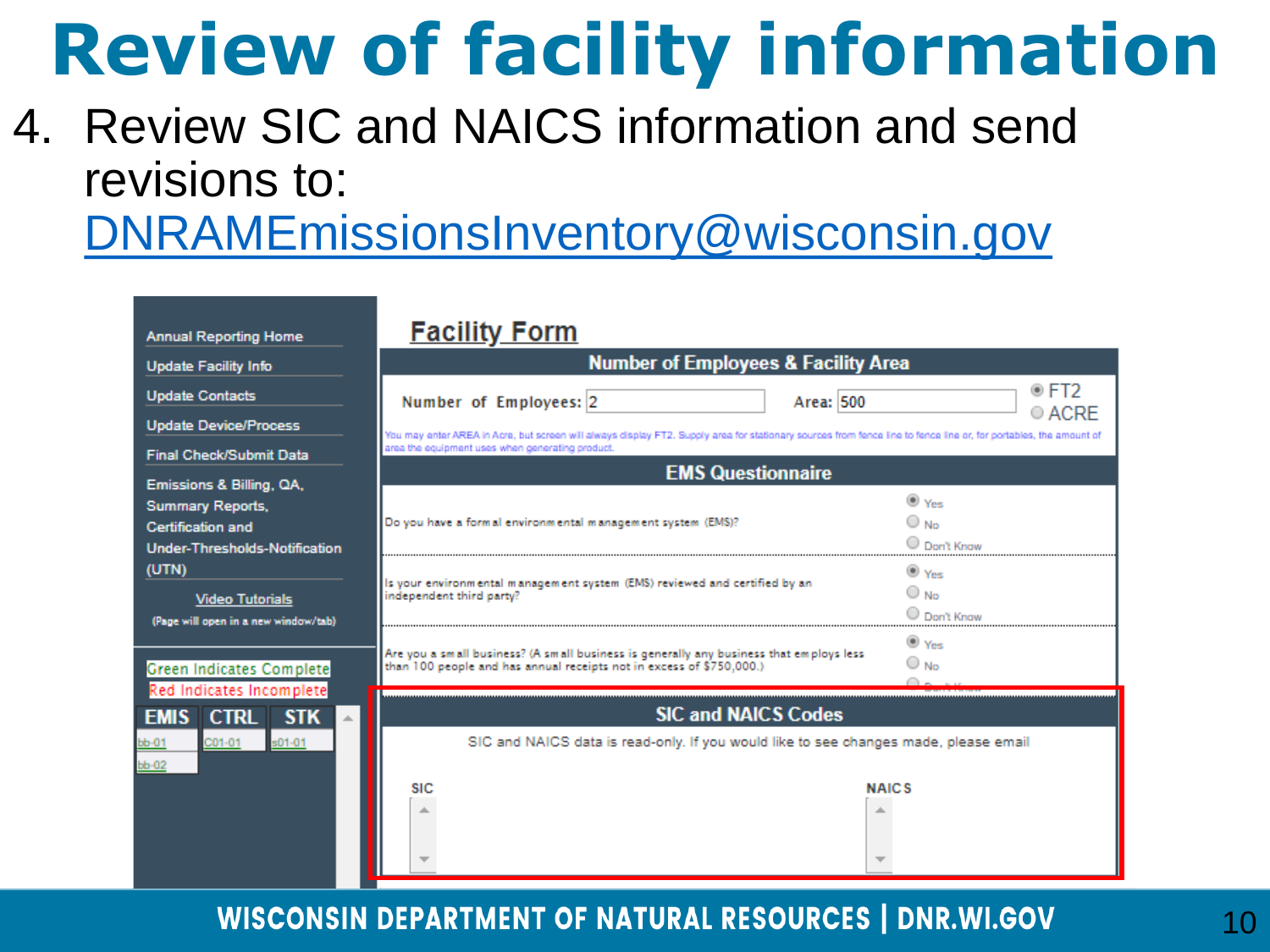## **Review of facility information** 5. Click *Save Facility Information*.

| <b>Annual Reporting Home</b>                                   | <b>Facility Form</b>                                                                                                                                                                                              |
|----------------------------------------------------------------|-------------------------------------------------------------------------------------------------------------------------------------------------------------------------------------------------------------------|
| <b>Update Facility Info</b>                                    | <b>Number of Employees &amp; Facility Area</b>                                                                                                                                                                    |
| <b>Update Contacts</b>                                         | $@$ FT2<br>Area: 500<br>Number of Employees: 2                                                                                                                                                                    |
| <b>Update Device/Process</b>                                   | $\circ$ ACRF<br>You may enter AREA in Agre, but screen will always display FT2. Supply area for stationary sources from fence line to fence line or, for portables, the amount                                    |
| <b>Final Check/Submit Data</b>                                 | of area the equipment uses when generating product.                                                                                                                                                               |
| Emissions & Billing, QA,                                       | <b>EMS Questionnaire</b>                                                                                                                                                                                          |
| <b>Summary Reports,</b><br><b>Certification and</b>            | $\circledcirc$ Yes<br>$\bigcirc$ No<br>Do you have a formal environmental management system (EMS)?                                                                                                                |
| Under-Thresholds-Notification<br>(UTN)                         | Don't Know<br>(C) Yes<br>Is your environmental management system (EMS) reviewed and certified by an                                                                                                               |
| <b>Video Tutorials</b><br>(Page will open in a new window/tab) | $\bigcirc$ No<br>independent third party?<br>Don't Know                                                                                                                                                           |
| <b>Green Indicates Complete</b><br>Red Indicates Incomplete    | $\bullet$ Yes<br>Are you a small business? (A small business is generally any business that employs<br>$\bigcirc$ No<br>less than 100 people and has annual receipts not in excess of \$750,000.)<br>O Don't Know |
| <b>CTRI</b><br><b>STK</b><br><b>EMIS</b>                       | <b>SIC and NAICS Codes</b>                                                                                                                                                                                        |
| C01-01<br>$bb-01$<br>$s01-01$<br>$bb-02$                       | SIC and NAICS data is read-only. If you would like to see changes made, please email                                                                                                                              |
|                                                                | <b>SIC</b><br><b>NAICS</b><br>止<br>$\overline{\mathbf{v}}$                                                                                                                                                        |
|                                                                | <b>Save Facility Information</b>                                                                                                                                                                                  |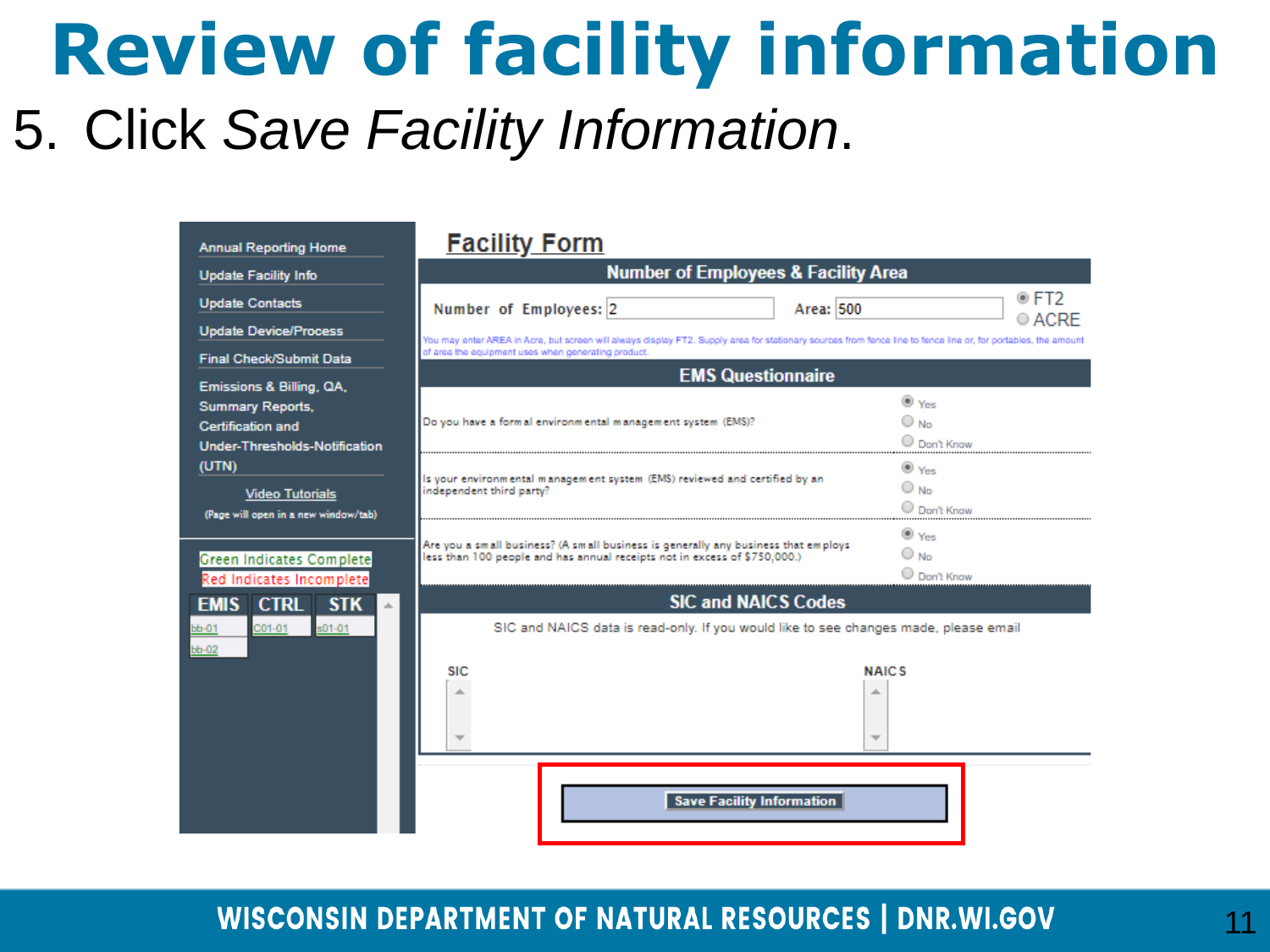## **Review of contact information**

- 1. Click *Update Contacts*.
- 2. If revisions are required, select the contact to be changed or updated, make the changes and save them.
- Note: Contacts can only be changed to other people currently or formerly associated with the facility.

| <b>Annual Reporting Home</b>         |
|--------------------------------------|
| <b>Update Facility Info</b>          |
| #1<br><b>Update Contacts</b>         |
| <b>Update Device/Process</b>         |
| <b>Final Check/Submit Data</b>       |
| Emissions & Billing, QA,             |
| <b>Summary Reports,</b>              |
| <b>Certification and</b>             |
| Under-Thresholds-Notification        |
| (UTN)                                |
| <b>Video Tutorials</b>               |
| (Page will open in a new window/tab) |

**Green Indicates Complete** 

**Contact Form** 

|                                                                                                                                             |  | To edit a contact/role, click the circle next to the role title |                                               | $\mathbf{H}$                                                 |                                                             |  |
|---------------------------------------------------------------------------------------------------------------------------------------------|--|-----------------------------------------------------------------|-----------------------------------------------|--------------------------------------------------------------|-------------------------------------------------------------|--|
|                                                                                                                                             |  | AIR CONTACT O                                                   | <b>BILL CONTACT O</b>                         | <b>RESP OFFICIAL</b> O                                       | <b>PERMIT CONTACT O</b>                                     |  |
|                                                                                                                                             |  | PILLALAMARRI, CHAITANYA                                         | Houtler, Emily                                | Matty, Randy                                                 | PAVLISCAK, BARB                                             |  |
| 9209683375<br>chaitanya.pillalamarri@wisconsin.gov  emily.houtler@wisconsin.gov  abc@1234.net<br>9409 LOST MEADOW RD<br><b>MIDDLETON WI</b> |  |                                                                 | 6082646891<br>1101 S Webster St<br>Madison WI | Isdsd<br>201 E Washington Ave 101 S Webster St<br>Madison WI | 6082735603<br>barbara.pavliscak@wisconsin.gov<br>Madison WI |  |

**#2**

To Cancel an operation below, simply select a different option, anywhere above.

If you have any difficulty adding or updating this information, contact:

**Contact Information is Complete**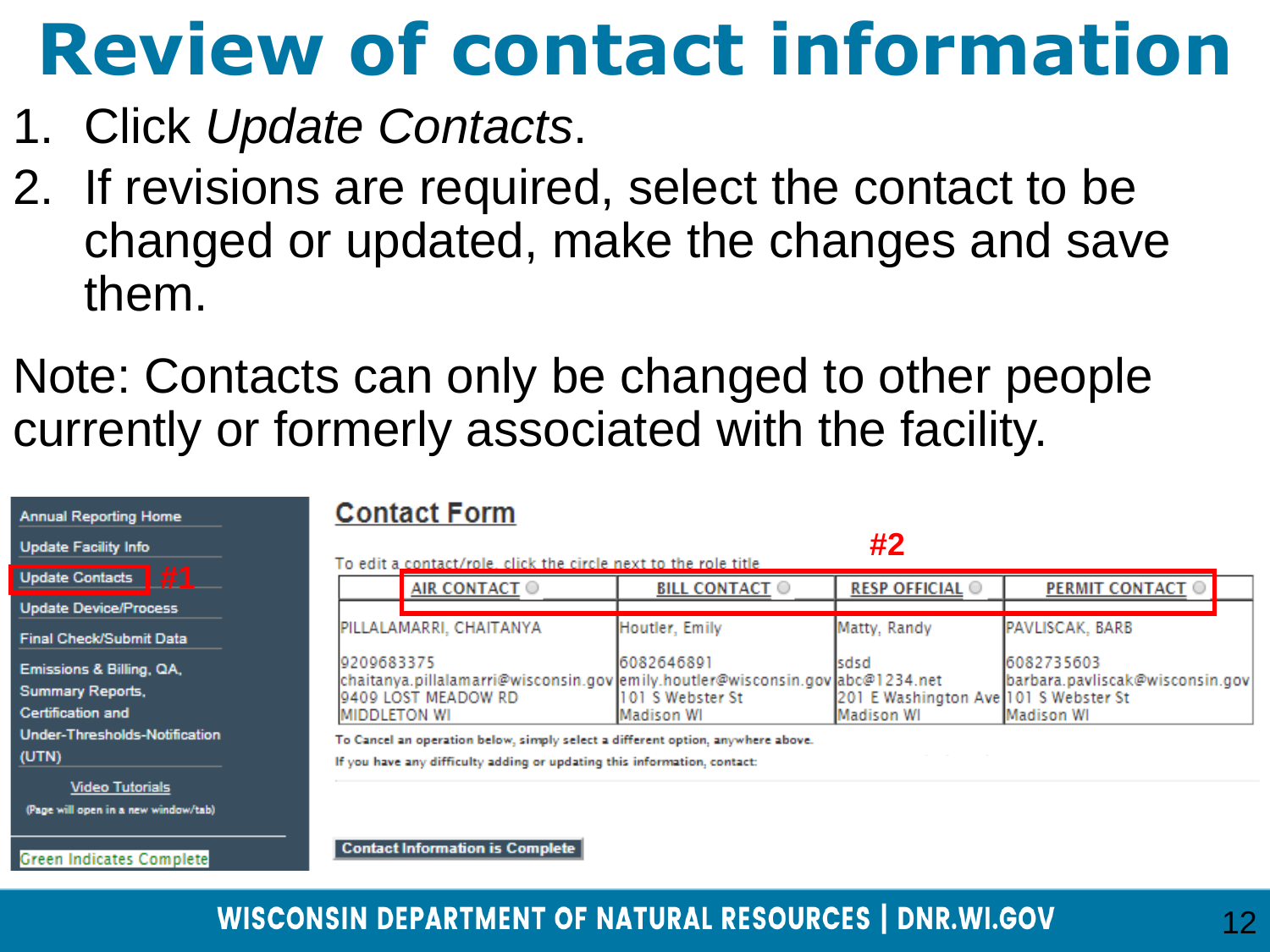## **Review of contact information**

- 3. Click *Contact Information is Complete*.
- 4. If the new contact has not been associated with the facility before, e-mail the new contact's information to:

[DNRAMEmissionsInventory@wisconsin.gov](mailto:DNRAMEmissionsInventory@wisconsin.gov)

| <b>Annual Reporting Home</b>         |
|--------------------------------------|
| <b>Update Facility Info</b>          |
| <b>Update Contacts</b>               |
| <b>Update Device/Process</b>         |
| <b>Final Check/Submit Data</b>       |
| Emissions & Billing, QA,             |
| <b>Summary Reports,</b>              |
| <b>Certification and</b>             |
| Under-Thresholds-Notification        |
| (UTN)                                |
| <b>Video Tutorials</b>               |
| (Page will open in a new window/tab) |

Green Indicates Complete

#### **Contact Form**

To edit a contact/role, click the circle next to the role title

| AIR CONTACT O                                                                                                                         | <b>BILL CONTACT ©</b>                         | <b>RESP OFFICIAL O</b>                                       | <b>PERMIT CONTACT O</b>                                            |
|---------------------------------------------------------------------------------------------------------------------------------------|-----------------------------------------------|--------------------------------------------------------------|--------------------------------------------------------------------|
| PILLALAMARRI. CHAITANYA                                                                                                               | Houtler, Emily                                | Matty, Randy                                                 | PAVLISCAK, BARB                                                    |
| 9209683375<br> chaitanya.pillalamarri@wisconsin.gov  emily.houtler@wisconsin.gov  abc@1234.net<br>9409 LOST MEADOW RD<br>MIDDLETON WI | 6082646891<br>1101 S Webster St<br>Madison WI | Isdsd<br>201 E Washington Ave 101 S Webster St<br>Madison WI | 6082735603<br>barbara.pavliscak@wisconsin.gov<br><b>Madison WI</b> |

To Cancel an operation below, simply select a different option, anywhere above.

If you have any difficulty adding or updating this information, contact:

**Contact Information is Complete**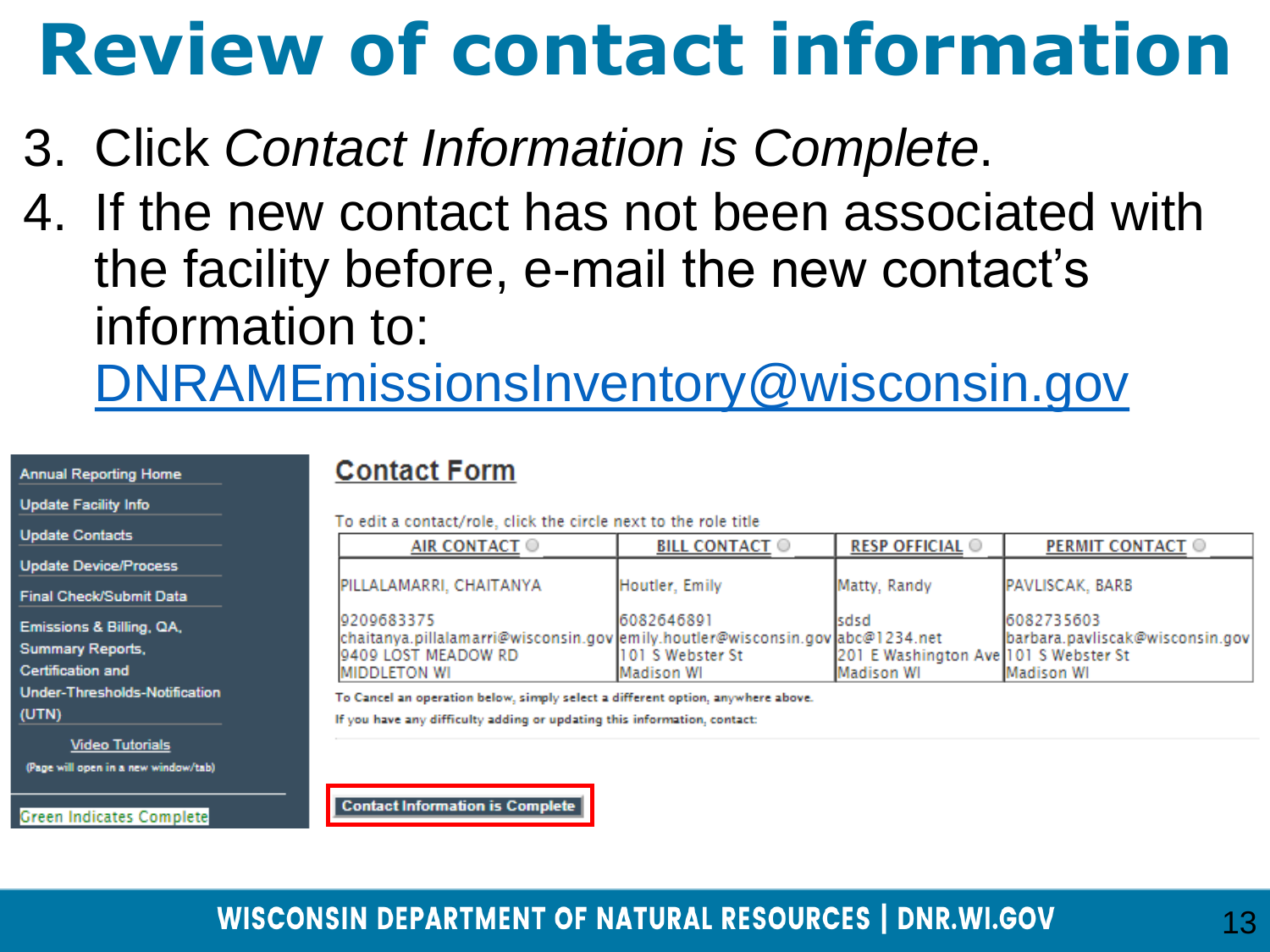## **Generating a UTN**

- 1. Click *Emissions & Billing, QA, Summary Reports, Certification and Under-Thresholds-Notification (UTN).*
- 2. Select the Certification and Under-Thresholds-Notification (UTN) tab.
- 3. Click *Create UTN*.

| #1                                                                                       | <b>Update Contacts</b><br>Update Device/Process<br><b>Final Check/Submit Data</b><br>Emissions & Billing, QA,<br><b>Summary Reports,</b> | <b>Summary Reports</b><br>Emissions & Billing   QA<br>emission inventory or, if appropriate, submit an Under Thresholds Notification (UTN).                                                        | Certification and Under-Thresholds-Notification (UTN)<br>Every facility that has or needs a permit; or emits NOx or VOC above reporting levels in an ozone non |  |  |  |
|------------------------------------------------------------------------------------------|------------------------------------------------------------------------------------------------------------------------------------------|----------------------------------------------------------------------------------------------------------------------------------------------------------------------------------------------------|----------------------------------------------------------------------------------------------------------------------------------------------------------------|--|--|--|
|                                                                                          | <b>Certification and</b><br>Under-Thresholds-Notification                                                                                | <b>CERTIFICATION</b>                                                                                                                                                                               | UNDER-THRESHOLDS-NOTIFICATION                                                                                                                                  |  |  |  |
|                                                                                          | (UTN)<br><b>Video Tutorials</b><br>(Page will open in a new window/tab)                                                                  | Before certifying, you must submit an air emissions<br>inventory (EI) and must have received an email from WDNR<br>stating that your El has been reviewed and is ready to<br>certify.              | #3<br><b>Submit Signed UTN</b><br><b>Create UTN</b>                                                                                                            |  |  |  |
|                                                                                          | <b>Green Indicates Complete</b><br>Red Indicates Incomplete                                                                              | <b>Create Certification</b><br><b>Submit Signed Certification</b>                                                                                                                                  |                                                                                                                                                                |  |  |  |
| <b>EMIS</b><br><b>CTRL</b><br><b>STK</b><br>Pursuant to NR 438.03(5)(c), Wis. Adm. Code. |                                                                                                                                          |                                                                                                                                                                                                    |                                                                                                                                                                |  |  |  |
|                                                                                          | 1004-01<br><b>B05-01</b><br>S001-01                                                                                                      | The latest UTN or certification form submittal will replace any previous submittals.<br>S003-01<br>If you are unable to upload your signed document, there are two other options available to you: |                                                                                                                                                                |  |  |  |
|                                                                                          | 1004-125<br><b>BAG1-01</b>                                                                                                               |                                                                                                                                                                                                    |                                                                                                                                                                |  |  |  |

#### **WISCONSIN DEPARTMENT OF NATURAL RESOURCES | DNR.WI.GOV**

**#2**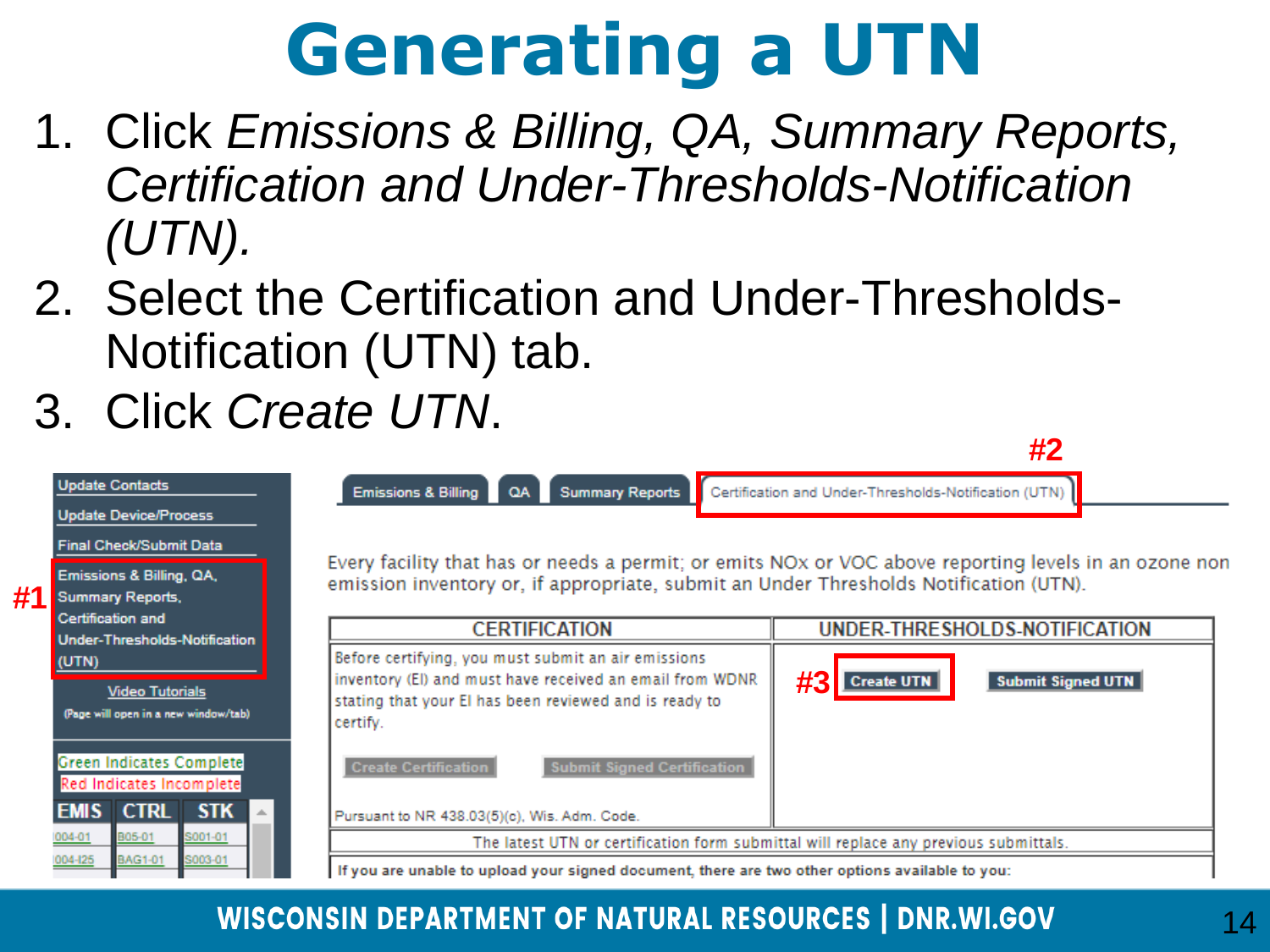## **Generating a UTN** 4. Open the generated UTN.

| <b>Update Contacts</b>   | <b>Update Device/Process</b>                                                          |                                                                           | <b>Emissions &amp; Billing</b><br><b>Summary Reports</b><br>Certification and Under-Thresholds-Notification (UTN)<br>QA                                                                                                       |          |
|--------------------------|---------------------------------------------------------------------------------------|---------------------------------------------------------------------------|-------------------------------------------------------------------------------------------------------------------------------------------------------------------------------------------------------------------------------|----------|
| <b>Certification and</b> | <b>Final Check/Submit Data</b><br>Emissions & Billing, QA,<br><b>Summary Reports,</b> |                                                                           | Every facility that has or needs a permit; or emits NOx or VOC above reporting levels in an ozone nonattainment area must<br>certify an emission inventory or, if appropriate, submit an Under Thresholds Notification (UTN). |          |
|                          |                                                                                       | Under-Thresholds-Notification                                             | <b>CERTIFICATION</b><br>UNDER-THRESHOLDS-NOTIFICATION                                                                                                                                                                         |          |
| (UTN)                    |                                                                                       |                                                                           | Before certifying, you must submit an air emissions                                                                                                                                                                           |          |
|                          | <b>Video Tutorials</b>                                                                | (Page will open in a new window/tab)                                      | inventory (EI) and must have received an email from<br><b>Submit Signed UTN</b><br><b>Create UTN</b><br>WDNR stating that your El has been reviewed and is<br>ready to certify.                                               |          |
| <b>EMIS</b>              | <b>CTRL</b>                                                                           | <b>Green Indicates Complete</b><br>Red Indicates Incomplete<br><b>STK</b> | <b>Create Certification</b><br><b>Submit Signed Certification</b>                                                                                                                                                             |          |
|                          |                                                                                       |                                                                           | Pursuant to NR 438.03(5)(c), Wis. Adm. Code.                                                                                                                                                                                  |          |
| 1004-01                  | 805-01                                                                                | S001-01                                                                   | The latest UTN or certification form submittal will replace any previous submittals.                                                                                                                                          |          |
| 1004-125                 | BAG1-01                                                                               | 3003-01                                                                   | If you are unable to upload your signed document, there are two other options available to you:                                                                                                                               |          |
| 1005-01                  | C01-01                                                                                | S09-01                                                                    | 1) Scan the signed document and email it to<br>2) Send via regular mail to:                                                                                                                                                   |          |
| 1006-01                  | 003-01                                                                                | S16-01                                                                    |                                                                                                                                                                                                                               |          |
| 1102-01<br>1103-01       | C04-01<br>C07-01                                                                      | S19-01<br>S199-01                                                         |                                                                                                                                                                                                                               |          |
| 55858-01                 | 009-01                                                                                | S79-01                                                                    |                                                                                                                                                                                                                               |          |
|                          |                                                                                       |                                                                           |                                                                                                                                                                                                                               |          |
| 55858-P01                | C10-01                                                                                | S999-01                                                                   |                                                                                                                                                                                                                               |          |
|                          |                                                                                       | 555555550_UTN_2pdf ^                                                      | Show all                                                                                                                                                                                                                      | $\times$ |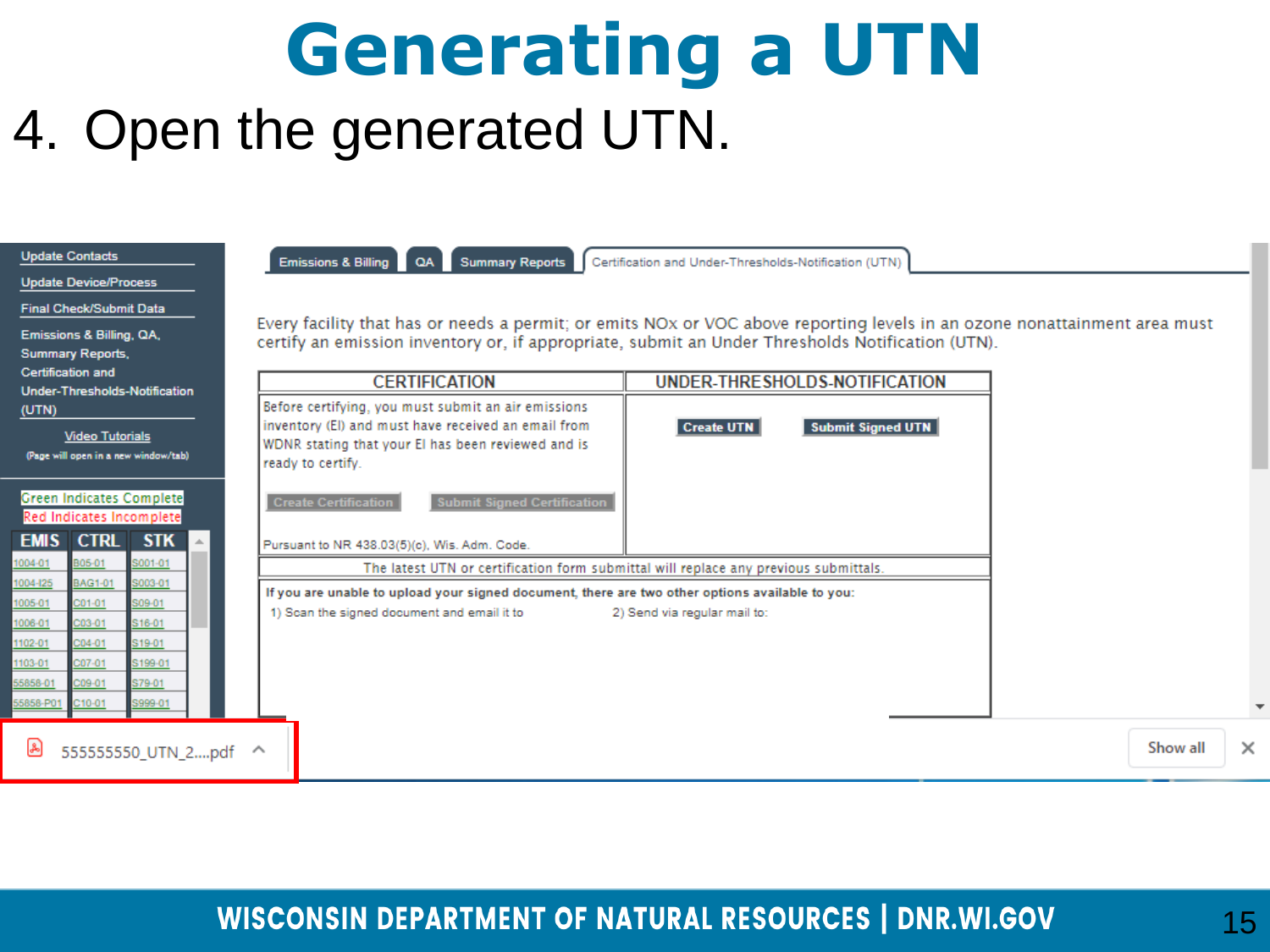# Generating a UTN

- 5. Print the opened UTN.
- 6. Have the responsible corporate official sign and date the printed UTN.
- 7. Scan the signed and dated UTN.

9/2/2020 6:31:33 AM

**AIR EMISSIONS SUMMARY** Under-Thresholds-Notification (UTN)

WDNR Facility Identification Number: 555555550

**Facility Name:** AIR Test FACILITY #1

**Facility Contact:**  $-1$ 

**Facility Location:** 

5016 N Lake Dr Milwaukee WI 53217-5748

I attest that the 2019 emissions from the above-named facility are below reporting thresholds as defined in ch. NR 438 of the Wisconsin Administrative Code.

Print full name of facility owner or operator

Signature of facility owner or operator

Date signed

Title of facility owner or operator

Telephone number

Please email a scanned copy of this document to grant.hetherington@wisconsin.gov or send it via regular mail to:

Personally identifiable information on this document will be used for no other purpose.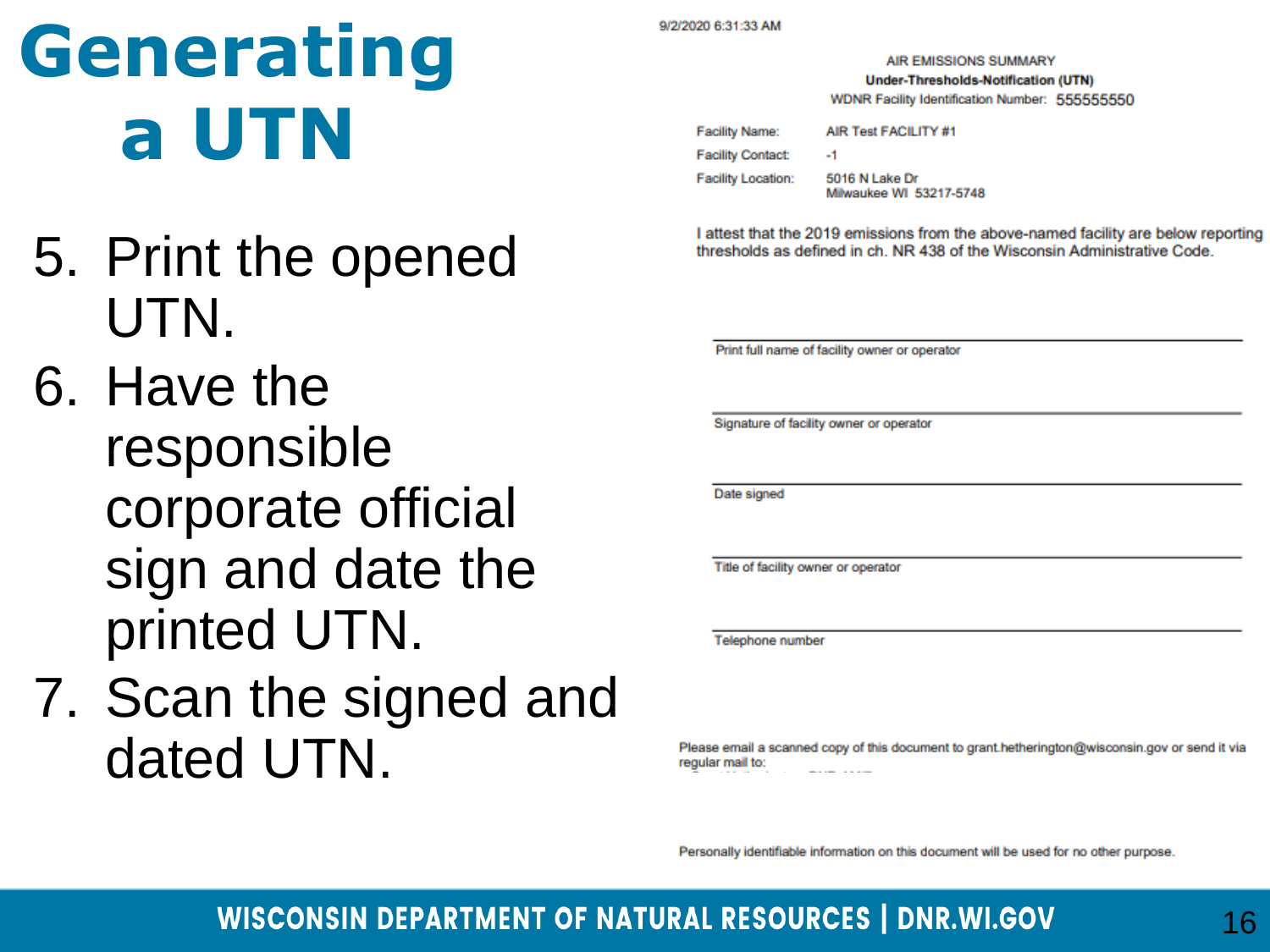## **Submitting a UTN**

### 1. Click *Submit Signed UTN*.

| <b>Update Contacts</b>                                                                                                   | Emissions & Billing<br>QA                                                                                                                                                             | Summary Reports Certification and Under-Thresholds-Notification (UTN)                                 |  |  |
|--------------------------------------------------------------------------------------------------------------------------|---------------------------------------------------------------------------------------------------------------------------------------------------------------------------------------|-------------------------------------------------------------------------------------------------------|--|--|
| Update Device/Process                                                                                                    |                                                                                                                                                                                       |                                                                                                       |  |  |
| <b>Final Check/Submit Data</b>                                                                                           |                                                                                                                                                                                       |                                                                                                       |  |  |
| Emissions & Billing, QA,<br><b>Summary Reports,</b>                                                                      | emission inventory or, if appropriate, submit an Under Thresholds Notification (UTN).                                                                                                 | Every facility that has or needs a permit; or emits NOx or VOC above reporting levels in an ozone non |  |  |
| <b>Certification and</b><br>Under-Thresholds-Notification                                                                | <b>CERTIFICATION</b>                                                                                                                                                                  | UNDER-THRESHOLDS-NOTIFICATION                                                                         |  |  |
| (UTN)<br><b>Video Tutorials</b><br>(Page will open in a new window/tab)                                                  | Before certifying, you must submit an air emissions<br>inventory (EI) and must have received an email from WDNR<br>stating that your El has been reviewed and is ready to<br>certify. | <b>Submit Signed UTN</b><br><b>Create UTN</b>                                                         |  |  |
| <b>Green Indicates Complete</b><br>Red Indicates Incomplete                                                              | <b>Create Certification</b><br><b>Submit Signed Certification</b>                                                                                                                     |                                                                                                       |  |  |
| <b>EMIS CTRL</b><br><b>STK</b>                                                                                           | Pursuant to NR 438.03(5)(c), Wis. Adm. Code.                                                                                                                                          |                                                                                                       |  |  |
| B05-01<br>S001-01<br>$1004 - 01$<br>The latest UTN or certification form submittal will replace any previous submittals. |                                                                                                                                                                                       |                                                                                                       |  |  |
| S003-01<br>1004-125<br><b>BAG1-01</b>                                                                                    | If you are unable to upload your signed document, there are two other options available to you:                                                                                       |                                                                                                       |  |  |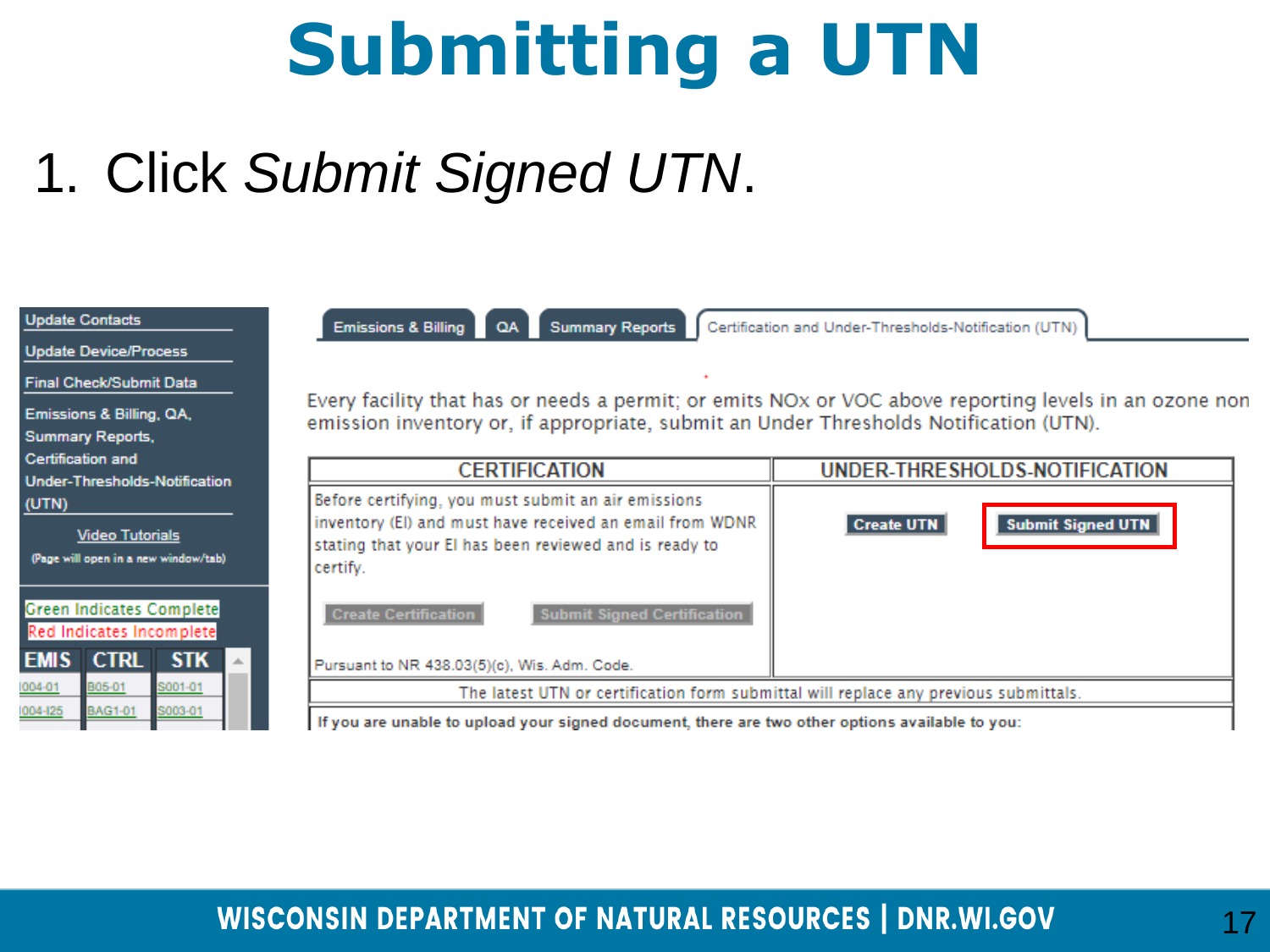## **Submitting a UTN**

### 2. Click *Choose File* and select the scanned UTN.

### 3. Click *Submit Document*.

| <b>Update Contacts</b>                                                | <b>Emissions &amp; Billing</b><br>QA                                                                                                                                      | Summary Reports   Certification and Under-Thresholds-Notification (UTN)                              |
|-----------------------------------------------------------------------|---------------------------------------------------------------------------------------------------------------------------------------------------------------------------|------------------------------------------------------------------------------------------------------|
| <b>Update Device/Process</b>                                          |                                                                                                                                                                           |                                                                                                      |
| <b>Final Check/Submit Data</b>                                        |                                                                                                                                                                           |                                                                                                      |
| Emissions & Billing, QA,<br><b>Summary Reports,</b>                   | emission inventory or, if appropriate, submit an Under Thresholds Notification (UTN).                                                                                     | Every facility that has or needs a permit; or emits NOx or VOC above reporting levels in an ozone no |
| <b>Certification and</b>                                              | <b>CERTIFICATION</b>                                                                                                                                                      | UNDER-THRESHOLDS-NOTIFICATION                                                                        |
| Under-Thresholds-Notification<br>(UTN)                                |                                                                                                                                                                           |                                                                                                      |
| <b>Video Tutorials</b><br>(Page will open in a new window/tab)        | Before certifying, you must submit an air emissions<br>inventory (EI) and must have received an email from WDNR<br>stating that your El has been reviewed and is ready to | <b>Create UTN</b><br><b>Submit Signed UTN</b>                                                        |
| <b>Green Indicates Complete</b>                                       | certify.                                                                                                                                                                  | Choose File No file chosen                                                                           |
| Red Indicates Incomplete<br><b>EMIS</b><br><b>CTRL</b><br><b>STK</b>  | <b>Create Certification</b><br><b>Submit Signed Certification</b>                                                                                                         | Maximum Submitted File Size: 100MB<br><b>Submit Document</b><br><b>Cancel</b>                        |
| S001-01<br>1004-01<br>B05-01<br>S003-01<br>1004-125<br><b>BAG1-01</b> | Pursuant to NR 438.03(5)(c), Wis. Adm. Code.                                                                                                                              |                                                                                                      |

The latest UTN or certification form submittal will replace any previous submittals.